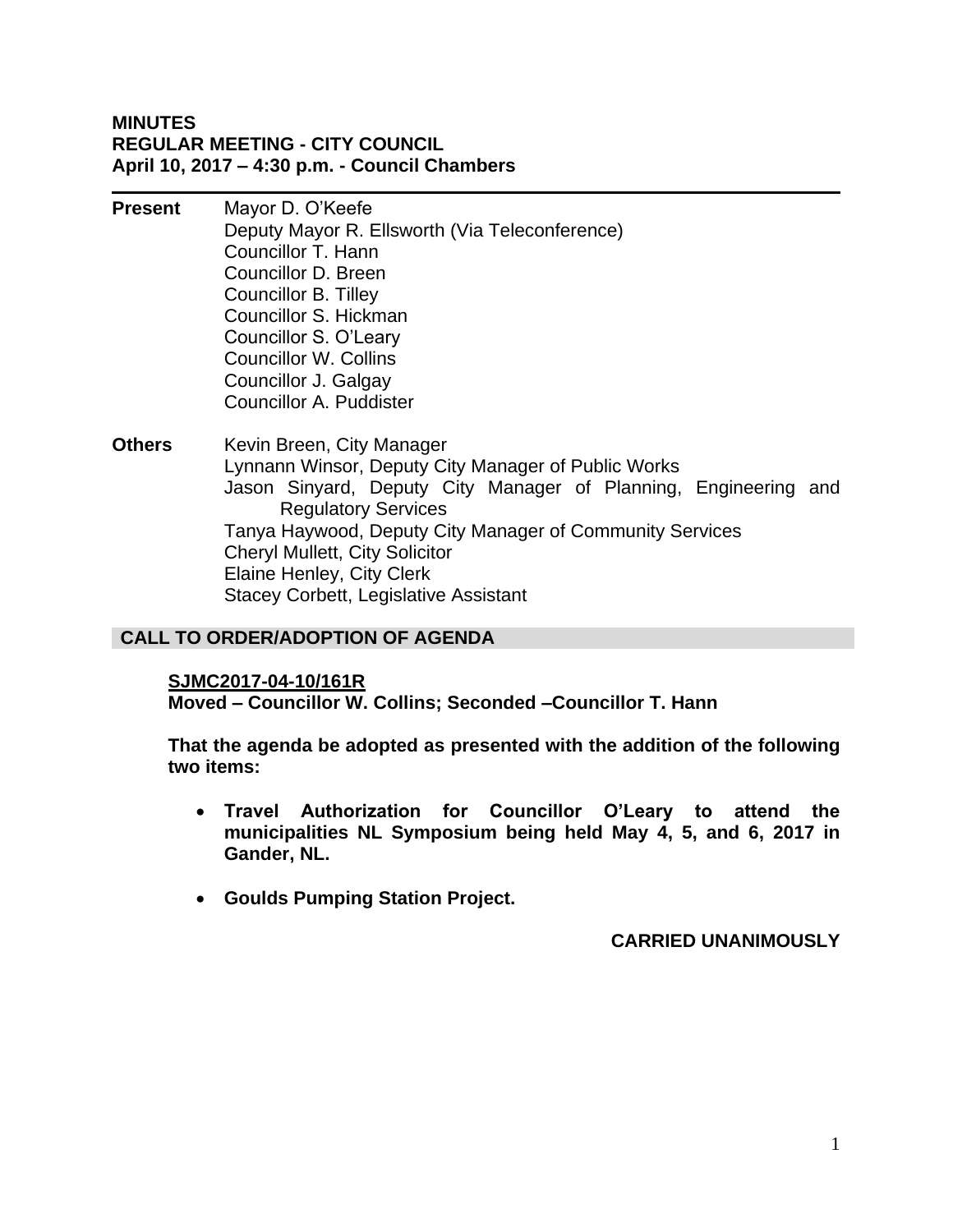## **ADOPTION OF MINUTES**

## **SJMC2017-04-10/162R**

**Moved – Councillor A. Puddister; Seconded – Councillor S. O'Leary That the minutes of April 3, 2017 be approved as presented.**

## **CARRIED UNANIMOUSLY**

## **NOTICES PUBLISHED**

## **A Discretionary Use application requesting permission to occupy 225 Conception Bay South Bypass as an area for heavy equipment storage.**

Council considered the above noted notices published:

**SJMC2017-04-10/163R Moved – Councillor A. Puddister; Seconded – Councillor D. Breen**

**That Council approve the application as presented subject to all applicable City requirements.**

**CARRIED UNANIMOUSLY**

### **COMMITTEE REPORTS**

**Development Committee Report – April 4, 2017**

*Link to Report*

Council considered the above noted report.

**SJMC2017-04-10/164R Moved – Councillor A. Puddister ; Seconded – Councillor W. Collins**

**That the report and its recommendations be adopted as presented.**

**CARRIED UNANIMOUSLY**

# **Special Events Advisory Committee Report – April 4, 2017**

*Link to Report*

Council considered the above noted report.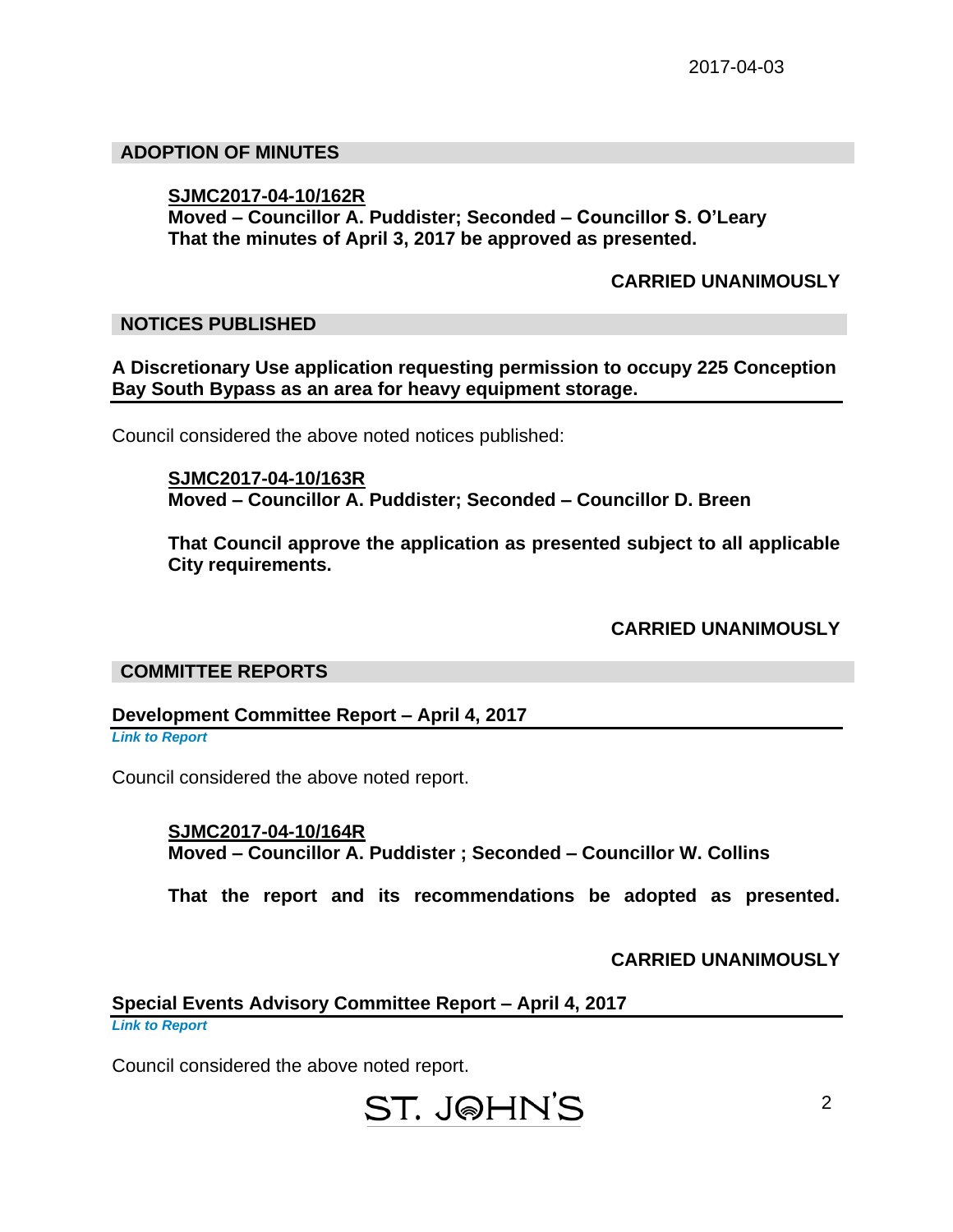# **SJMC2017-04-10/165R Moved – Councillor D. Breen; Seconded – Councillor T. Hann**

**That the report and its recommendations be adopted as presented.**

**CARRIED UNANIMOUSLY**

## **Police and Traffic Standing Committee Report – April 6, 2017**

*Link to Report*

Council considered the above noted report.

**SJMC2017-04-10/166R Moved – Councillor S. Hickman; Seconded – Councillor S. O'Leary**

**That the report and its recommendations be adopted with item #3 being voted on separately.**

**CARRIED UNANIMOUSLY**

**SJMC2017-04-10/167R Moved – Councillor S. Hickman; Seconded – Councillor S. O'Leary**

**That item #3, Torbay Road North Commercial Area Follow-up Transportation Impact Study, be approved as presented.**

# **CARRIED WITH COUNCILLORS PUDDISTER AND COLLINS DISSENTING**

# **DEVELOPMENT PERMITS LIST**

*Link to List*

Council considered, for information, the above-noted for the period March 30, 2017 to April 5, 2017.

# **BUILDING PERMITS LIST**

*Link to List*

Council considered the Building Permits for the period of March 30, 2017 to April 5, 2017.

**SJMC2017-04-10/168R Moved – Councillor B. Tilley; Seconded – Councillor T. Hann**

# ST. J@HN'S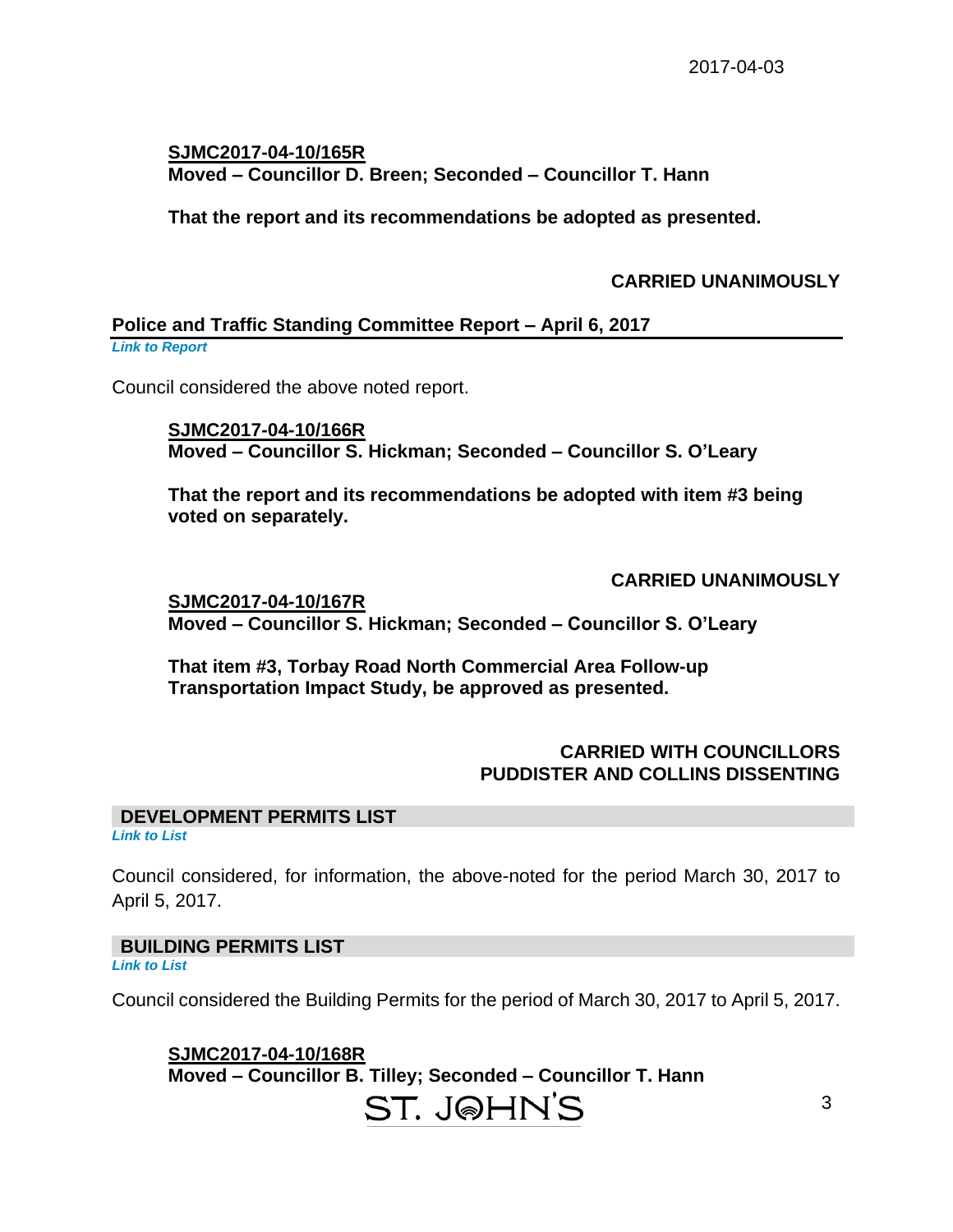## **That the building permits list for the period March 30, 2017 to April 5, 2017 be approved as presented.**

# **CARRIED UNANIMOUSLY**

## **REQUISITIONS, PAYROLLS AND ACCOUNTS**

*Link to Memo*

Council considered the requisitions, payrolls and accounts for the week ending April 5, 2017.

**SJMC2017-04-10/169R Moved – Councillor B. Tilley; Seconded – Councillor T. Hann**

**That the requisitions, payrolls and accounts for the week ending April 5, 2017 in the amount of \$2,525,684.77 be approved as presented.**

## **CARRIED UNANIMOUSLY**

### **OTHER BUSINESS**

**Fire Services Exemplary Service Medal Presentation – 20 year and 30 year for members of the St. John's Regional Fire Department**

Council considered the above referenced decision note.

**SJMC2017-04-10/170R Moved – Councillor J. Galgay; Seconded Councillor S. O'Leary**

**CARRIED UNANIMOUSLY**

**Travel Authorization for Councillor O'Leary to attend the municipalities NL Symposium being held May 4, 5, and 6, 2017 in Gander, NL.**

Council considered the above referenced decision note.

**SJMC2017-04-10/171R Moved – Councillor J. Galgay; Seconded Councillor S. O'Leary**

**CARRIED UNANIMOUSLY**

**ST. J@HN'S**